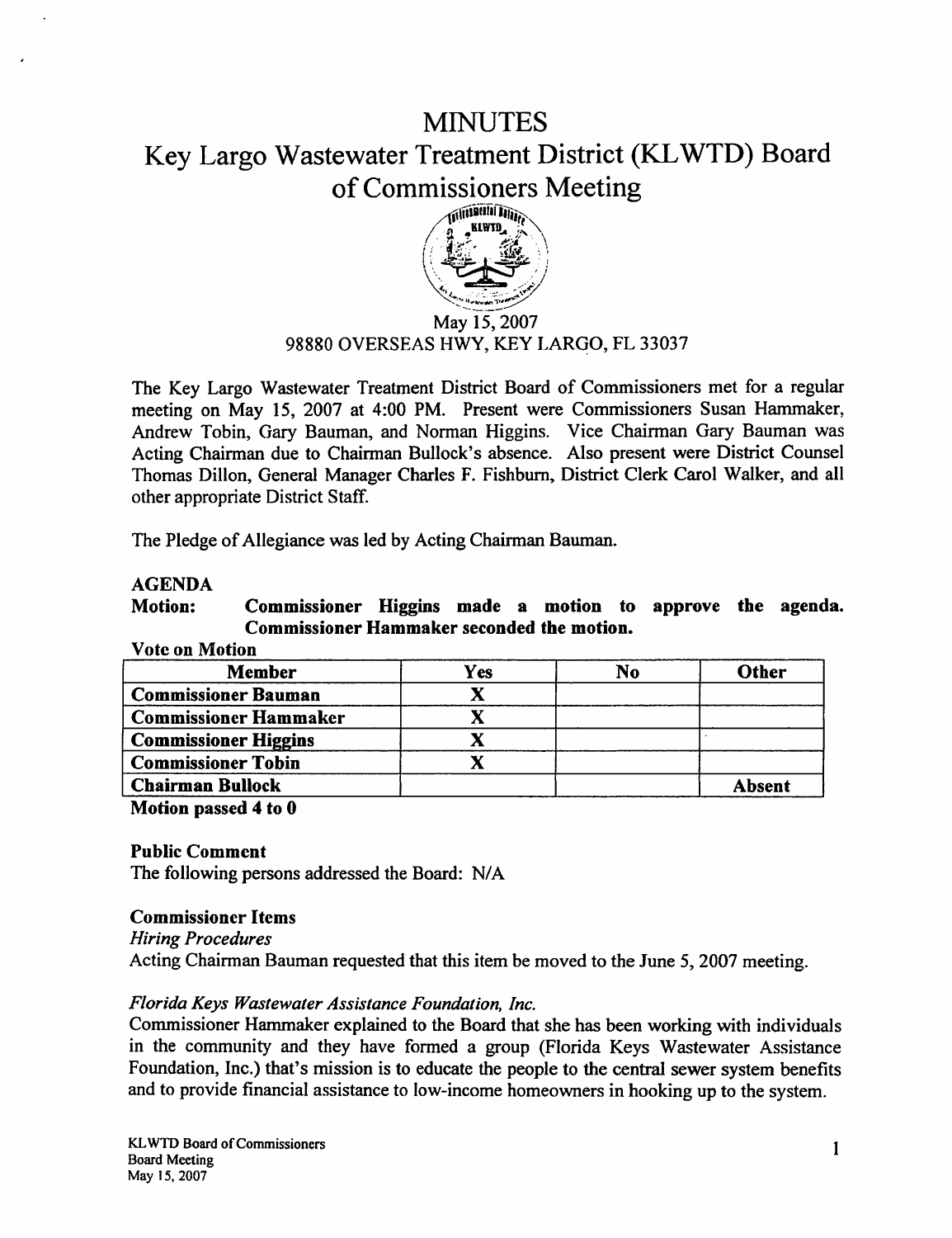District Counsel Thomas Dillon stated that the District has been supporting the organization by paying for him to help with the Articles, By-Laws, and Tax Exempt Status. Mr. Dillon explained that this would count as part of the District's contribution to assist for low income residence

# Bulk Items

*Minutes of KLWTD Meeting on May 1, 2007 Pending Payments List for May 15, 2007 Easement with Pennekamp* 

Motion: Commissioner Higgins made a motion to approve the Bulk Items (Pending Payments contingent upon the availability of funds). Commissioner Hammaker seconded the motion.

### Vote on Motion

| <b>Member</b>                | Yes | No | Other  |
|------------------------------|-----|----|--------|
| <b>Commissioner Bauman</b>   |     |    |        |
| <b>Commissioner Hammaker</b> |     |    |        |
| <b>Commissioner Higgins</b>  |     |    |        |
| <b>Commissioner Tobin</b>    |     |    |        |
| <b>Chairman Bullock</b>      |     |    | Absent |

Motion passed 4 to 0

# *Easement with the Archdiocese of Miami, FL*

Commissioner Tobin stated that as a matter of policy he was against the continuing liability connected with waiving the assessment fee to the first I 00 dwelling units that the Church may build in the future at the easement site.

Mr. Dillon explained that after doing research on the matter he believes that there is a great benefit presently to the District. The District will save on the cost to build another vacuum station and the cost of running two vacuum stations instead of one.

Commissioner Tobin decided to approve the agreement based on the analysis of the District Counsel.

# Motion: Acting Chairman Bauman made a motion to approve the Easement with the Archdiocese of Miami, FL. Commissioner Higgins seconded the motion.

#### Vote on Motion

| <b>Member</b>                | Yes | N <sub>0</sub> | Other         |
|------------------------------|-----|----------------|---------------|
| <b>Commissioner Bauman</b>   |     |                |               |
| <b>Commissioner Hammaker</b> |     |                |               |
| <b>Commissioner Higgins</b>  |     |                |               |
| <b>Commissioner Tobin</b>    |     |                |               |
| <b>Chairman Bullock</b>      |     |                | <b>Absent</b> |
| Motion passed 4 to 0         |     |                |               |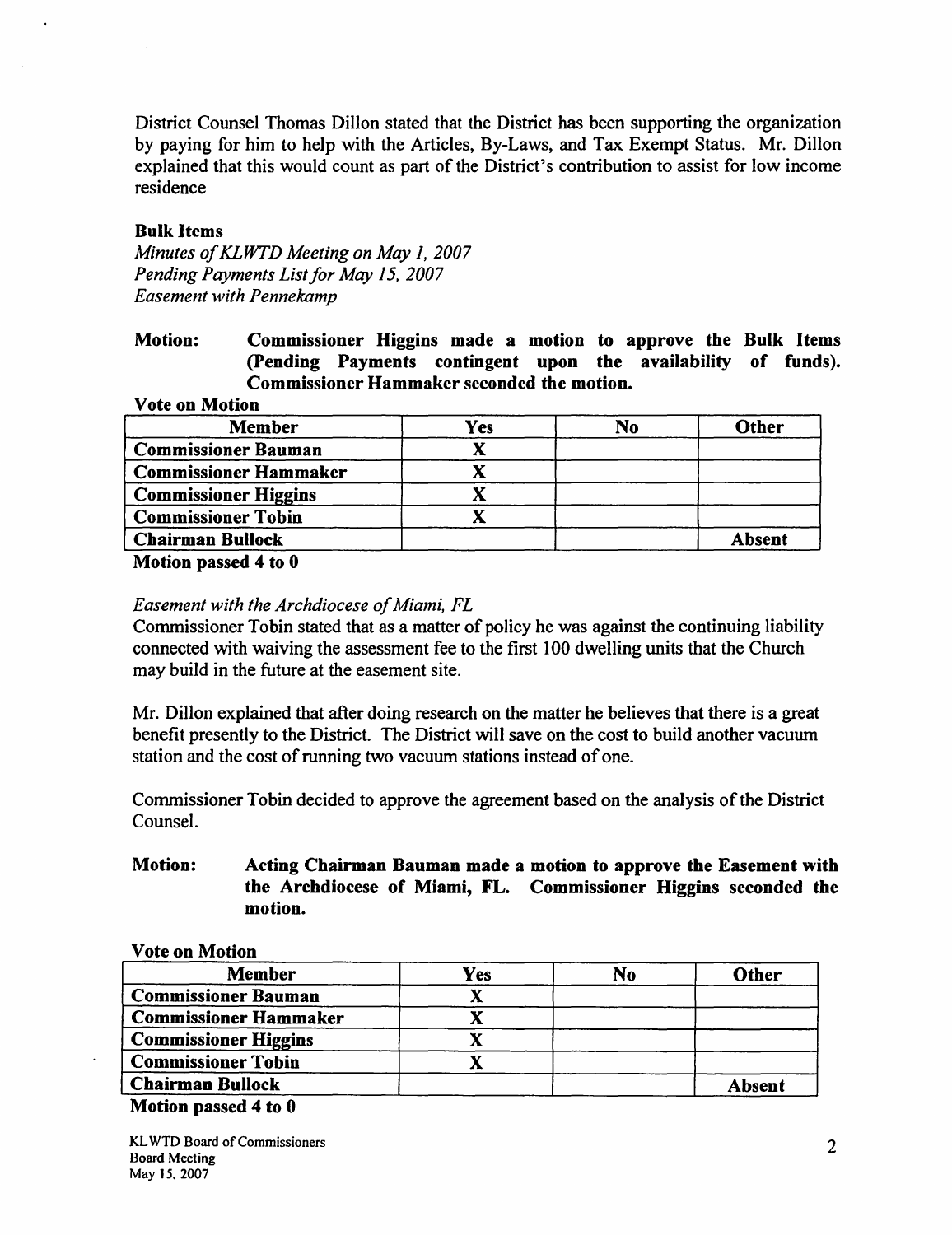# Engineer's Report

## *Monthly Status Report*

Mr. Castle reported that Basin A Phase I has started construction. There has been over two hundred feet of vacuum main put in. The 70% design documents for the Regional Treatment Plant have been received from Arcadis.

The expected letter from DEP with a list of deficiencies has been received. Mr. Castle will be responding to it. Everything is under control currently except the TSS from the filters. He does not believe that there will be any fines or Administrative Actions.

## *Lateral Connection Report*

Ed Castle reviewed the lateral connection report.

# Finance Officer's Report

The Board agreed to change Mr. Wait's title to Chief Financial Officer.

## Legal Report

Mr. Dillon told the Board that he has been working on the Inter-Governmental Dispute Resolution and will bring it to the Board on June 5, 2007 for action.

# General Manager's Report

Mr. Fishburn reported to the Board that the Army Corp. of Engineers agreement will be brought back to the Board on June 5, 2007 for action.

# Commissioner's Round Table

Commissioner Bauman said that the Governmental Representatives will make a presentation at the June 5, 2007 meeting.

Commissioner Hammaker reported that the District submitted a grant to help pay for the GIS System. She is currently working on a water reuse grant.

## Adjournment

The KLWTD Board adjourned the Board Meeting at 4:40 PM.